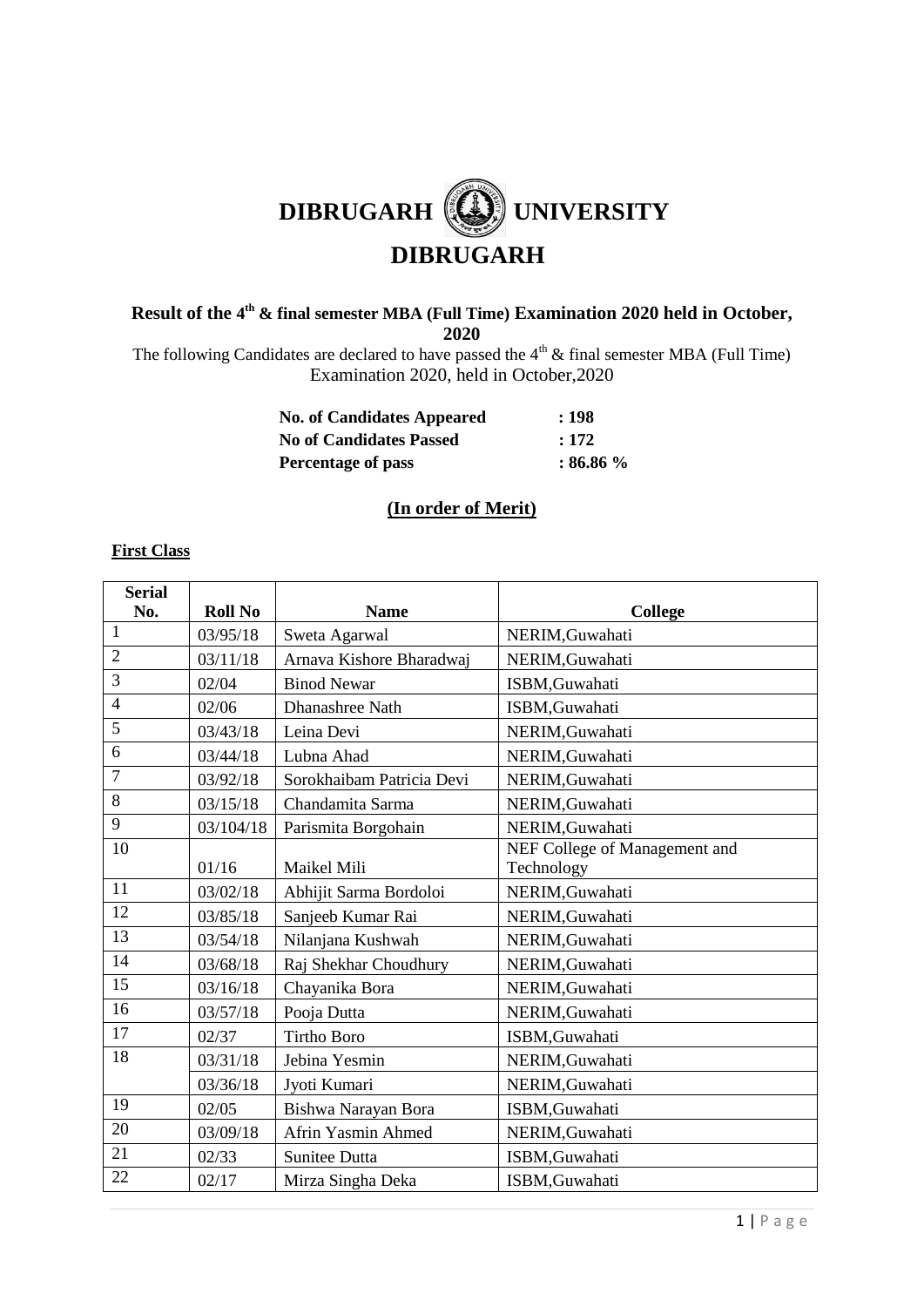|    |           |                           | NEF College of Management and               |
|----|-----------|---------------------------|---------------------------------------------|
| 23 | 01/26     | Priyanka Giri             | Technology                                  |
| 24 | 03/83/18  | Sangeet Surya Singh       | NERIM, Guwahati                             |
| 25 | 03/89/18  | Shristi Das               | NERIM, Guwahati                             |
| 26 | 02/16     | Mili Choudhury            | ISBM, Guwahati                              |
| 27 | 03/61/18  | Priyakshi Mahanta         | NERIM, Guwahati                             |
| 28 | 02/29     | Samrat Sagar              | ISBM, Guwahati                              |
| 29 | 03/72/18  | Renuka Devi               | NERIM, Guwahati                             |
| 30 | 03/75/18  | Rishav Saha               | NERIM, Guwahati                             |
|    | 03/84/18  | Sangeeta Deb              | NERIM, Guwahati                             |
| 31 | 02/25     | Rahul Ali                 | ISBM, Guwahati                              |
| 32 | 02/08     | Gautam Goswami            | ISBM, Guwahati                              |
|    | Withheld  | Withheld                  | ISBM, Guwahati                              |
| 33 | 03/04/18  | Aman Kumar Singh          | NERIM, Guwahati                             |
| 34 | Withheld  | Withheld                  | ISBM, Guwahati                              |
| 35 | 02/20     | Neshar Ahmed              | ISBM, Guwahati                              |
| 36 | 03/03/18  | Abhishek Kumar Singh      | NERIM, Guwahati                             |
| 37 | 03/88/18  | Shashank Shukla           | NERIM, Guwahati                             |
| 38 | 02/13     | Lakshyajit Laskar         | ISBM, Guwahati                              |
|    | 03/60/18  | Prantika Kalita           | NERIM, Guwahati                             |
|    | 03/90/18  | Simi Choudhury            | NERIM, Guwahati                             |
| 39 | 02/21     | Nibedita Bezbaruah        | ISBM, Guwahati                              |
| 40 | 03/69/18  | Rakhi Biswas              | NERIM, Guwahati                             |
| 41 | 02/34     | Suraj Baruah              | ISBM, Guwahati                              |
|    | 03/06/18  | Anindita Das              | NERIM, Guwahati                             |
| 42 | 03/47/18  | Monalisha Das             | NERIM, Guwahati                             |
| 43 | 02/18     | Nayan Jyoti Deka          | ISBM, Guwahati                              |
| 44 | 03/13/18  | Binita Deka               | NERIM, Guwahati                             |
| 45 | 03/45/18  | Manik Dowarah             | NERIM, Guwahati                             |
|    | 03/46/18  | Manish Rai                | NERIM, Guwahati                             |
| 46 | 03/24/18  | Dimpy Borah               | NERIM, Guwahati                             |
| 47 | 03/39/18  | Khaled Hassan             | NERIM, Guwahati                             |
| 48 | 03/91/18  | Somarati Chowdhury        | NERIM, Guwahati                             |
| 49 | 03/23/18  | Dhiraj Kumar Sharma       | NERIM, Guwahati                             |
|    | 03/100/18 | Utpal Saikia              | NERIM, Guwahati                             |
| 50 | 02/22     | Nitu Kumar Nath           | ISBM, Guwahati                              |
|    | 03/07/18  | Ankita Choudhury          | NERIM, Guwahati                             |
| 51 | 02/12     | Krishanu Siddharth Kalita | ISBM, Guwahati                              |
| 52 | 02/26     | Rahul Dey                 | ISBM, Guwahati                              |
| 53 | 03/51/18  | Nasima Begum              | NERIM, Guwahati                             |
| 54 |           |                           | NEF College of Management and               |
|    | 01/27     | Roshan Sharma             | Technology                                  |
|    | 02/23     | Partha Jyoti Das          | ISBM, Guwahati                              |
| 55 | 01/22     | Nitamjit Sharma           | NEF College of Management and<br>Technology |
| 56 |           |                           |                                             |
|    | 01/24     | Prasenjit Biswas          | NEF College of Management and               |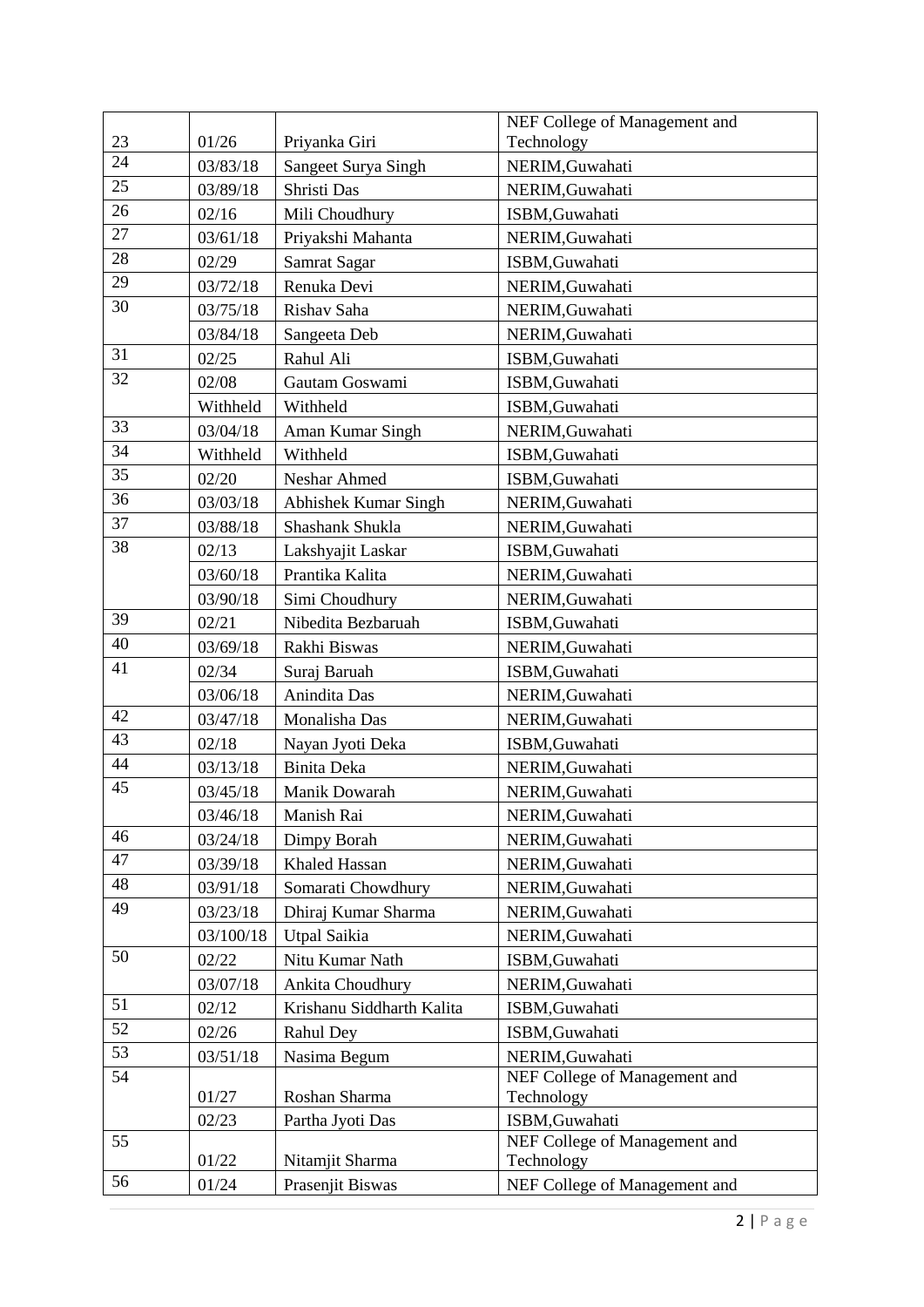|    |           |                         | Technology                                      |  |
|----|-----------|-------------------------|-------------------------------------------------|--|
| 57 | 03/38/18  | Kh.Punyachandra         | NERIM, Guwahati                                 |  |
| 58 |           |                         | NEF College of Management and                   |  |
|    | 01/20     | Nazma Akhtar Laskar     | Technology                                      |  |
| 59 | 03/67/18  | Rahul Sharma            | NERIM, Guwahati                                 |  |
| 60 | 03/42/18  | Lakhyajit Baruah        | NERIM, Guwahati                                 |  |
| 61 | 03/86/18  | Saurav Baruah           | NERIM, Guwahati                                 |  |
| 62 | 03/30/18  | Himangshu Borthakur     | NERIM, Guwahati                                 |  |
| 63 | 03/17/18  | Chinmoy Goswami         | NERIM, Guwahati                                 |  |
| 64 | 03/77/18  | Rabina Brahma           | NERIM, Guwahati                                 |  |
|    | 03/97/18  | Tinku Mahanta           | NERIM, Guwahati                                 |  |
| 65 |           |                         | NEF College of Management and                   |  |
|    | 01/29     | Samarjyoti Das          | Technology                                      |  |
|    |           |                         | NEF College of Management and                   |  |
| 66 | 01/32     | Sashitola Jamir         | Technology                                      |  |
| 67 | 03/65/18  | Rafiza Begum            | NERIM, Guwahati                                 |  |
| 68 | 02/28     | Rima Kalita             | ISBM, Guwahati                                  |  |
|    | 03/28/18  | Harmanjeet Singh        | NERIM, Guwahati                                 |  |
| 69 | 03/55/18  | P.C. Zohmingthanga      | NERIM, Guwahati                                 |  |
| 70 | 01/05     | Ashish Kumar            | NEF College of Management and<br>Technology     |  |
| 71 | Withheld  | Withheld                | ISBM, Guwahati                                  |  |
| 72 |           |                         |                                                 |  |
| 73 | 02/36     | Syeda Tanzila Nazrin    | ISBM, Guwahati<br>NEF College of Management and |  |
|    | 01/07     | <b>Biplab Basak</b>     | Technology                                      |  |
| 74 |           |                         | NEF College of Management and                   |  |
|    | 01/38     | Urmila Gohain           | Technology                                      |  |
| 75 | 03/79/18  | Saddam Hussain          | NERIM, Guwahati                                 |  |
| 76 | Withheld  | Withheld                | ISBM, Guwahati                                  |  |
|    | 03/08/18  | Anuradha Shanya         | NERIM, Guwahati                                 |  |
|    | 03/101/18 | Narengbam Shakti Singh  | NERIM, Guwahati                                 |  |
| 77 | 02/02     | Archana Singh           | ISBM, Guwahati                                  |  |
|    | 02/10     | Himanka Ojha            | ISBM, Guwahati                                  |  |
| 78 |           |                         | NEF College of Management and                   |  |
|    | 01/04     | Arup Haloi              | Technology                                      |  |
|    | 03/27/18  | Gayatri Sonowal         | NERIM, Guwahati                                 |  |
| 79 | 03/94/18  | <b>Susmit Choudhury</b> | NERIM, Guwahati                                 |  |
| 80 | 03/40/18  | Kongkona Saikia         | NERIM, Guwahati                                 |  |
|    | 03/71/18  | Reetu Singha            | NERIM, Guwahati                                 |  |
| 81 |           |                         | NEF College of Management and                   |  |
|    | 01/03     | Ankur Baruah            | Technology                                      |  |
| 82 | 03/56/18  | Parag Deka              | NERIM, Guwahati                                 |  |
| 83 | 02/14     | Lincoln Hazarika        | ISBM, Guwahati                                  |  |
| 84 | 03/10/18  | Arif Ahmed              | NERIM, Guwahati                                 |  |
| 85 | 03/74/18  | Rijumoni Das            | NERIM, Guwahati                                 |  |
| 86 |           |                         | NEF College of Management and                   |  |
|    | 01/06     | <b>Bhargab Pathak</b>   | Technology                                      |  |
| 87 | 02/15     | Manas Kakati            | ISBM, Guwahati                                  |  |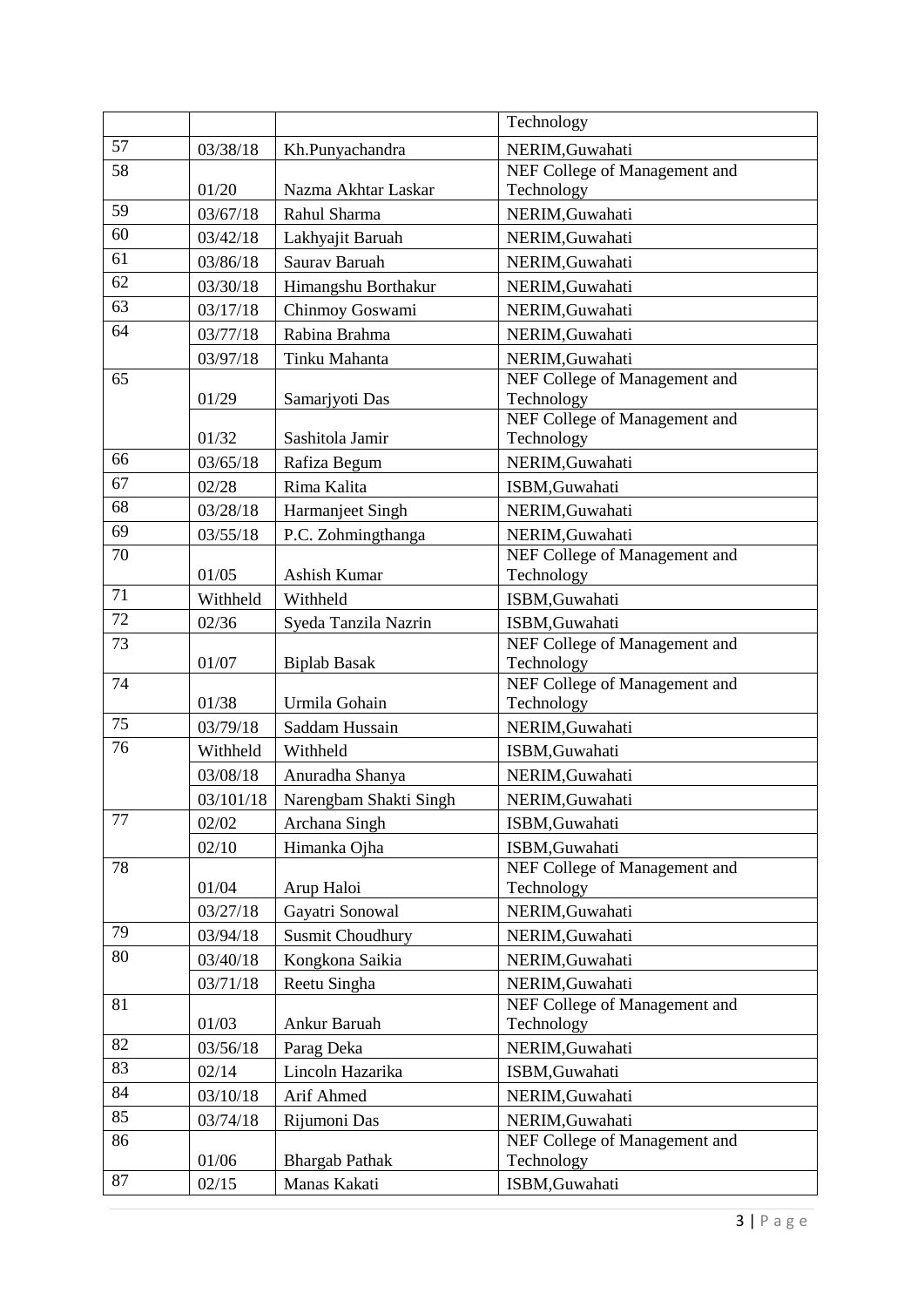| 88  | 03/80/18  | Sagar Sekhar Karjee                 | NERIM, Guwahati                             |
|-----|-----------|-------------------------------------|---------------------------------------------|
| 89  | 03/58/18  | Prabhakar Mishra<br>NERIM, Guwahati |                                             |
| 90  | 03/41/18  | Koushik Sarma                       | NERIM, Guwahati                             |
| 91  | 03/12/18  | Ashim Bora                          | NERIM, Guwahati                             |
| 92  | 02/07     | Dipsikha Deka                       | ISBM, Guwahati                              |
| 93  | 03/18/18  | Chinmoyee Borah                     | NERIM, Guwahati                             |
| 94  | 03/52/18  | Neekson Kemprai                     | NERIM, Guwahati                             |
| 95  | 03/98/18  | Tonmoi Baruah                       | NERIM, Guwahati                             |
| 96  | 03/32/18  | Jennifer Yasmin                     | NERIM, Guwahati                             |
| 97  | 03/110/18 | Anjan Debnath                       | NERIM, Guwahati                             |
| 98  | 02/24     | Pranab Talukdar                     | ISBM, Guwahati                              |
| 99  | 03/48/18  | Mridupam Sarma                      | NERIM, Guwahati                             |
| 100 |           |                                     | NEF College of Management and               |
|     | 01/21     | Nibedita Das                        | Technology                                  |
| 101 | 03/111/18 | Gayatri Das                         | NERIM, Guwahati                             |
| 102 |           |                                     | NEF College of Management and               |
| 103 | 01/31     | Sarbartha Das                       | Technology                                  |
|     | 03/01/18  | <b>Abhijit Das</b>                  | NERIM, Guwahati                             |
| 104 | 03/76/18  | Ronix Basumatary                    | NERIM, Guwahati                             |
| 105 | 03/59/18  | Pranay Das                          | NERIM, Guwahati                             |
| 106 | 03/87/18  | Sebastian Gonmei                    | NERIM, Guwahati                             |
|     | 03/25/18  | Dwibendu Paul                       | NERIM, Guwahati                             |
| 107 | 03/35/18  | Juboraj Baruah                      | NERIM, Guwahati                             |
| 108 | 01/09     | Elias Ahmed                         | NEF College of Management and<br>Technology |
| 109 | 02/30     | Santu Samima Yesmin                 | ISBM, Guwahati                              |
|     | 03/53/18  | Nice Saikia                         | NERIM, Guwahati                             |
| 110 | 03/49/18  | Mritunjoy Bezbaruah                 | NERIM, Guwahati                             |
| 111 | 03/109/18 | Santanu Mishra                      | NERIM, Guwahati                             |
| 112 | 02/32     | Sunil Kakati                        | ISBM, Guwahati                              |
| 113 | 03/29/18  | Heena Kaur Flowra                   | NERIM, Guwahati                             |
| 114 | 03/37/18  | Kaushik Das                         | NERIM, Guwahati                             |
| 115 | 03/20/18  | Debashree Borah                     | NERIM, Guwahati                             |
| 116 | 03/05/18  | Angshuman Deka                      | NERIM, Guwahati                             |
| 117 |           |                                     | NEF College of Management and               |
|     | 01/17     | Manisha Kalita                      | Technology                                  |
| 118 | 03/102/18 | Jintu Teron                         | NERIM, Guwahati                             |
| 119 |           |                                     | NEF College of Management and               |
|     | 01/01     | Akash Kumar Mallah                  | Technology                                  |
| 120 | 03/99/18  | <b>Utpal Das</b>                    | NERIM, Guwahati                             |
| 121 | 02/09     | Gitanjali Das                       | ISBM, Guwahati                              |
| 122 | 03/106/18 | Roshan Kumar Basfore                | NERIM, Guwahati                             |
| 123 |           |                                     | NEF College of Management and               |
| 124 | 01/37     | Tazzamul Shafique                   | Technology<br>NEF College of Management and |
|     | 01/23     | Prahlad Buragohain                  | Technology                                  |
|     |           |                                     |                                             |
| 125 | 01/25     | Priyanka Banikya                    | NEF College of Management and               |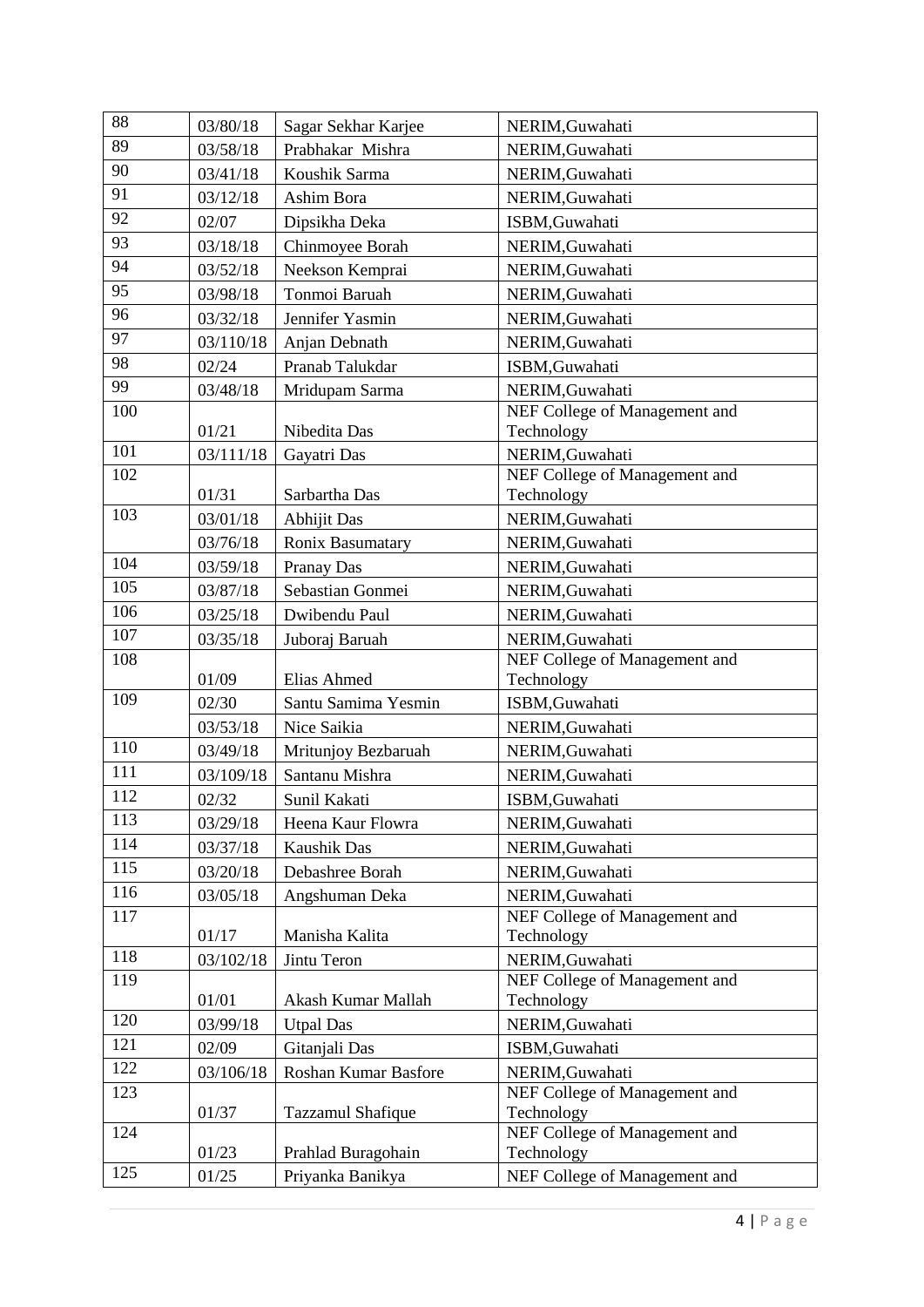|     |           |                           | Technology                                  |
|-----|-----------|---------------------------|---------------------------------------------|
| 126 |           |                           | NEF College of Management and               |
|     | 01/30     | Sange Lamu                | Technology                                  |
| 127 | 03/33/18  | Jitu Das                  | NERIM, Guwahati                             |
| 128 | 03/62/18  | Priyanka Rahang           | NERIM, Guwahati                             |
| 129 |           |                           | NEF College of Management and               |
|     | 01/11     | <b>Jitul Das</b>          | Technology                                  |
| 130 |           |                           | NEF College of Management and               |
|     | 01/14     | Lipsa Daimari             | Technology                                  |
| 131 | 03/19/18  | Chiranjeev Kumar Deka     | NERIM, Guwahati                             |
|     | 02/19     | Nayan Mani Deka           | ISBM, Guwahati                              |
| 132 | 03/70/18  | Raktim Bania              | NERIM, Guwahati                             |
| 133 | 03/107/18 | Manash Kalita             | NERIM, Guwahati                             |
| 134 | 03/21/18  | Debolina Chakrabarty      | NERIM, Guwahati                             |
| 135 | 03/105/18 | Pranjit Deka              | NERIM, Guwahati                             |
| 136 | Withheld  | Withheld                  | ISBM, Guwahati                              |
| 137 | 03/96/17  | Silim Azad                | NERIM, Guwahati                             |
| 138 | 03/96/18  | <b>Syed Parwez Hassan</b> | NERIM, Guwahati                             |
| 139 | 03/14/18  | Birinchi Rabha            | NERIM, Guwahati                             |
| 140 | 03/108/18 | Gobin Sahani              | NERIM, Guwahati                             |
| 141 | 03/82/18  | Sanawaz Rahman            | NERIM, Guwahati                             |
| 142 |           |                           | NEF College of Management and               |
|     | 01/02     | Anita Mech                | Technology                                  |
| 143 |           |                           | NEF College of Management and               |
| 144 | 01/33     | Shami Misao               | Technology<br>NEF College of Management and |
|     | 01/10     | Jennifer Lianhlupuii      | Technology                                  |
| 145 | 03/73/18  | Richard Amarjit Hojai     | NERIM, Guwahati                             |
| 146 |           | Mahmuda Begum             | NEF College of Management and               |
|     | 01/15     | Mazarbhuiyan              | Technology                                  |
| 147 |           |                           | NEF College of Management and               |
|     | 01/36     | Taying Ama                | Technology                                  |
| 148 | 03/60/17  | Miraz Khan                | NERIM, Guwahati                             |
| 149 |           |                           | NEF College of Management and               |
|     | 01/13     | Likha Tain                | Technology                                  |
| 150 |           |                           | NEF College of Management and               |
|     | 01/35     | Tarh Takar                | Technology                                  |

# **Second Class**

| <b>Serial</b><br>No | <b>Roll No</b> | <b>Name</b>         | College                                  |
|---------------------|----------------|---------------------|------------------------------------------|
|                     | 01/08          | Bishnu Sharma       | NEF College of Management and Technology |
|                     | 01/39          | Mayga Dombe N Marak | NEF College of Management and Technology |

# **Withheld for Non-Registration:**